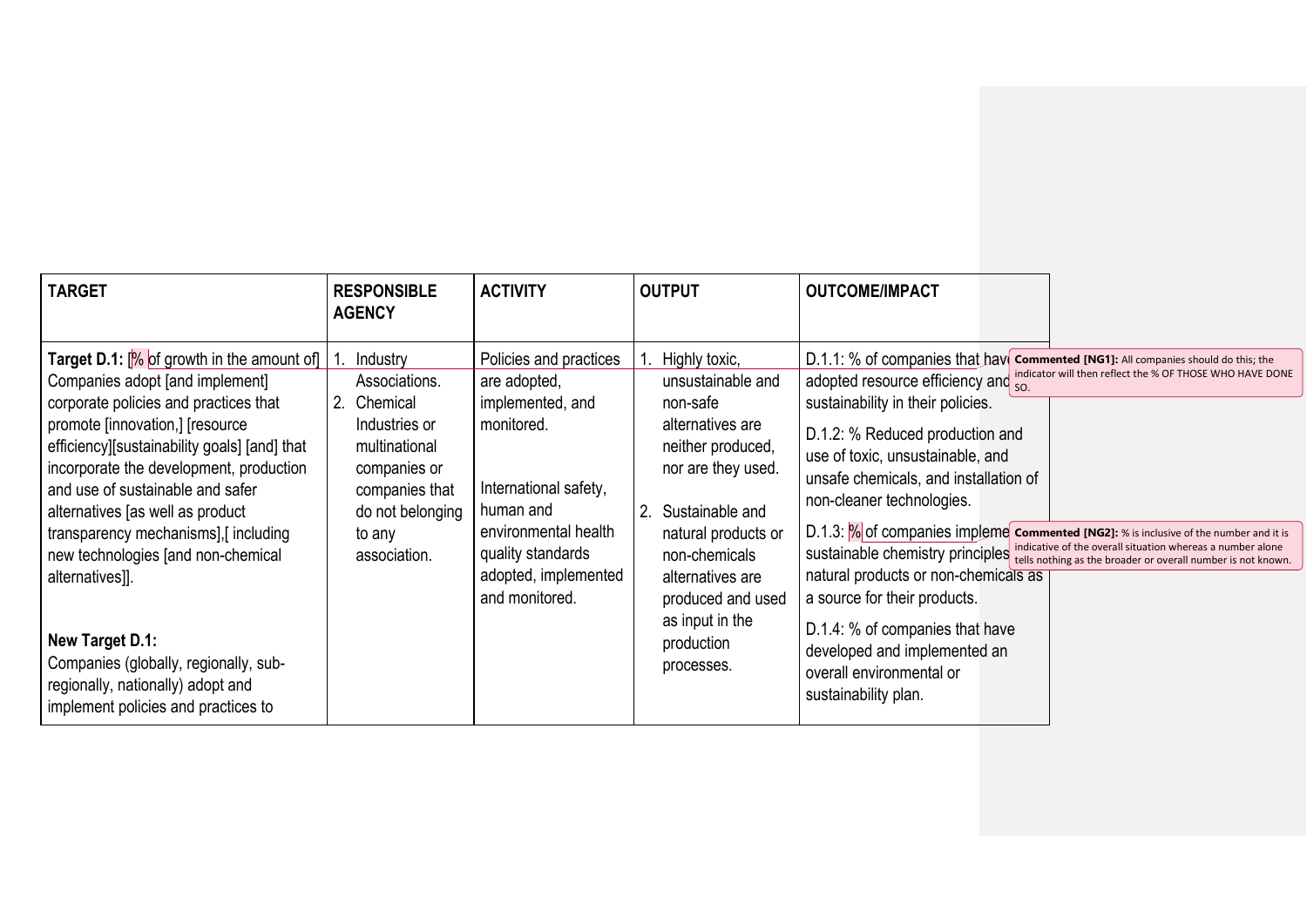| produce, use sustainable and safer<br>alternatives and cleaner production<br>technologies. | 3. Non-cleaner<br>production<br>technologies are not<br>developed.       | D.1.5: % of start-up companies<br>investing on innovative and<br>sustainable chemical solutions, and<br>cleaner production technology.                                                                       |
|--------------------------------------------------------------------------------------------|--------------------------------------------------------------------------|--------------------------------------------------------------------------------------------------------------------------------------------------------------------------------------------------------------|
|                                                                                            | 4. Cleaner production<br>technologies are<br>developed and<br>installed. | D.1.6: % company turnover<br>investment on research and<br>development on safe alternatives,<br>innovative and sustainable chemical<br>solutions, and cleaner production<br>technology.                      |
|                                                                                            |                                                                          | D.1.7: % associations, companies<br>acknowledge; encourage; and<br>reward through economic incentives<br>the production and use of natural<br>products or non-chemicals as input<br>in production processes. |
|                                                                                            |                                                                          | D.1.8: % companies report reduced<br>exposure of workers and nearby<br>communities to highly toxic,<br>unsustainable, and unsafe<br>chemicals.                                                               |
|                                                                                            |                                                                          | D.1.9: % companies report reduced<br>associated disease burden,                                                                                                                                              |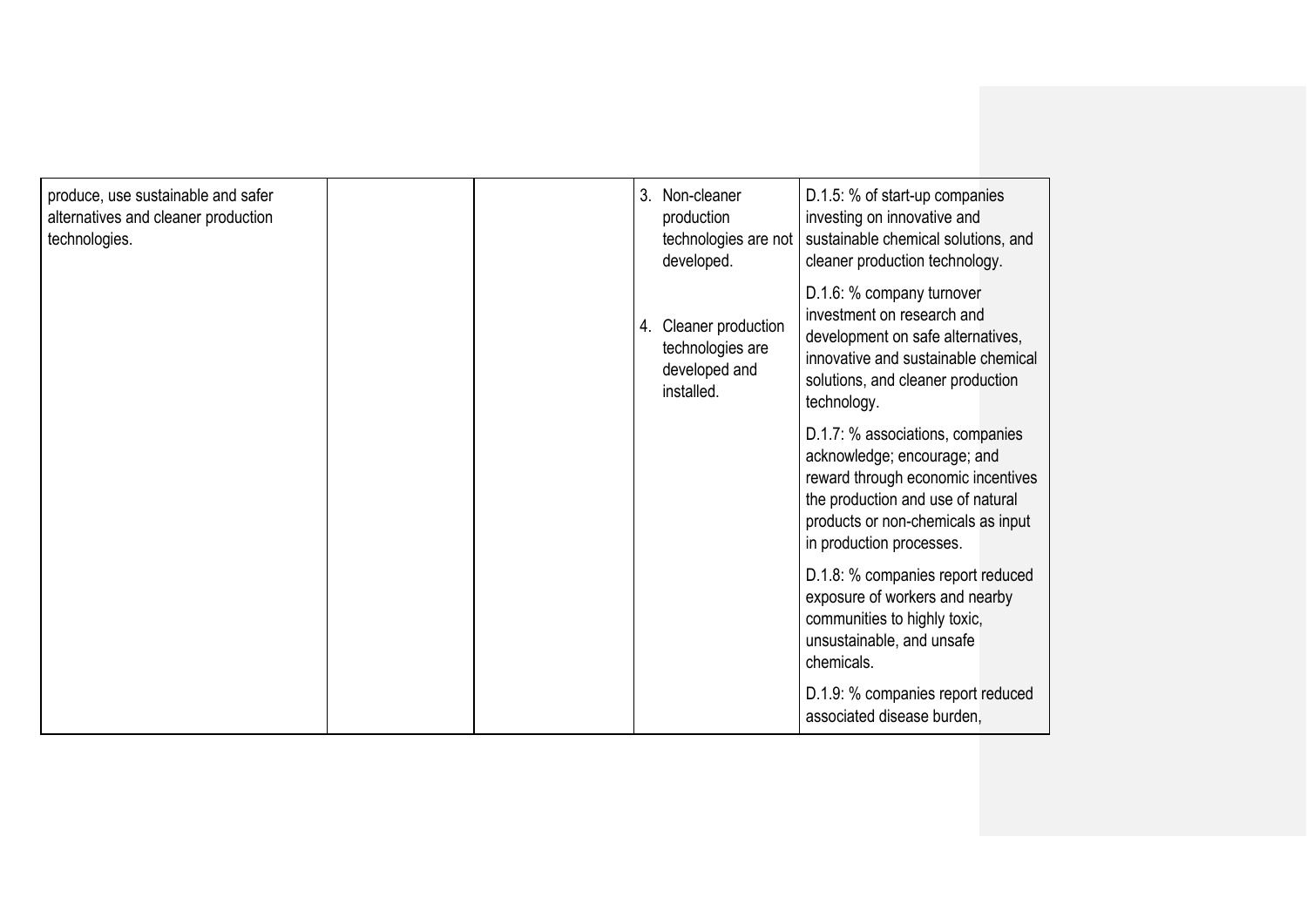|                                                                                                                                                                                                                                                                                                                                                                                                        |                                                                         |                                                                                                                                                                                                 |                                                                                                                                                                                                             | improved human health of workers,<br>nearby communities and associated<br>work environment.                                                                                                                                                                                                                                                                                       |
|--------------------------------------------------------------------------------------------------------------------------------------------------------------------------------------------------------------------------------------------------------------------------------------------------------------------------------------------------------------------------------------------------------|-------------------------------------------------------------------------|-------------------------------------------------------------------------------------------------------------------------------------------------------------------------------------------------|-------------------------------------------------------------------------------------------------------------------------------------------------------------------------------------------------------------|-----------------------------------------------------------------------------------------------------------------------------------------------------------------------------------------------------------------------------------------------------------------------------------------------------------------------------------------------------------------------------------|
| <b>Target D.2: Governments implement</b><br>policies that promote innovation to<br>facilitate the recycling and re-use of<br>products, the adoption of sustainable and<br>safe alternatives, including new<br>technologies and non-chemical<br>alternatives (e.g., the prioritized licensing<br>of reduced-risk alternatives, assessment<br>frameworks, labelling schemes and<br>purchasing policies). | Governments<br>(globally, regionally,<br>sub-regionally,<br>nationally) | Sustainable chemistry<br>principles encouraged,<br>and promoted as a<br>foundation for<br>ingredient<br>development<br>processes.<br>Policies and practices<br>are adopted,<br>implemented, and | Active ingredient<br>development<br>processes informed<br>by sustainable<br>chemistry<br>principles.<br>Production of toxic,<br>2<br>unsustainable and<br>non-safe<br>alternatives are not<br>produced, and | D.2.1: % of countries promoting and<br>adopting circular economy and<br>green procurement.<br>D.2.2: % of countries using<br>sustainable chemistry principles.<br>D.2.3: % of countries using natural<br>products or non-chemicals in their<br>production processes.<br>D.2.4: % of governments direct their<br>companies to use natural products<br>or non-chemicals as input in |
| New Target D.2:<br>Governments (globally, regionally, sub-<br>regionally, nationally) implement policies<br>that encourage production using natural<br>products or non-chemicals, facilitate the<br>recycling and re-use of products (circular<br>economy), the adoption of sustainable                                                                                                                |                                                                         | enforced.                                                                                                                                                                                       | used.<br>Sustainable and<br>3.<br>natural products or<br>non-chemicals<br>alternatives are<br>produced and used<br>s input in the                                                                           | production processes.<br>D.2.5: % of governments ended the<br>production, use, import and export of<br>banned, highly toxic, unsustainable,<br>and unsafe chemicals.<br><b>Commented [NG3]:</b> Aimed at eliminating waste and<br>promotes continual use of resources.                                                                                                            |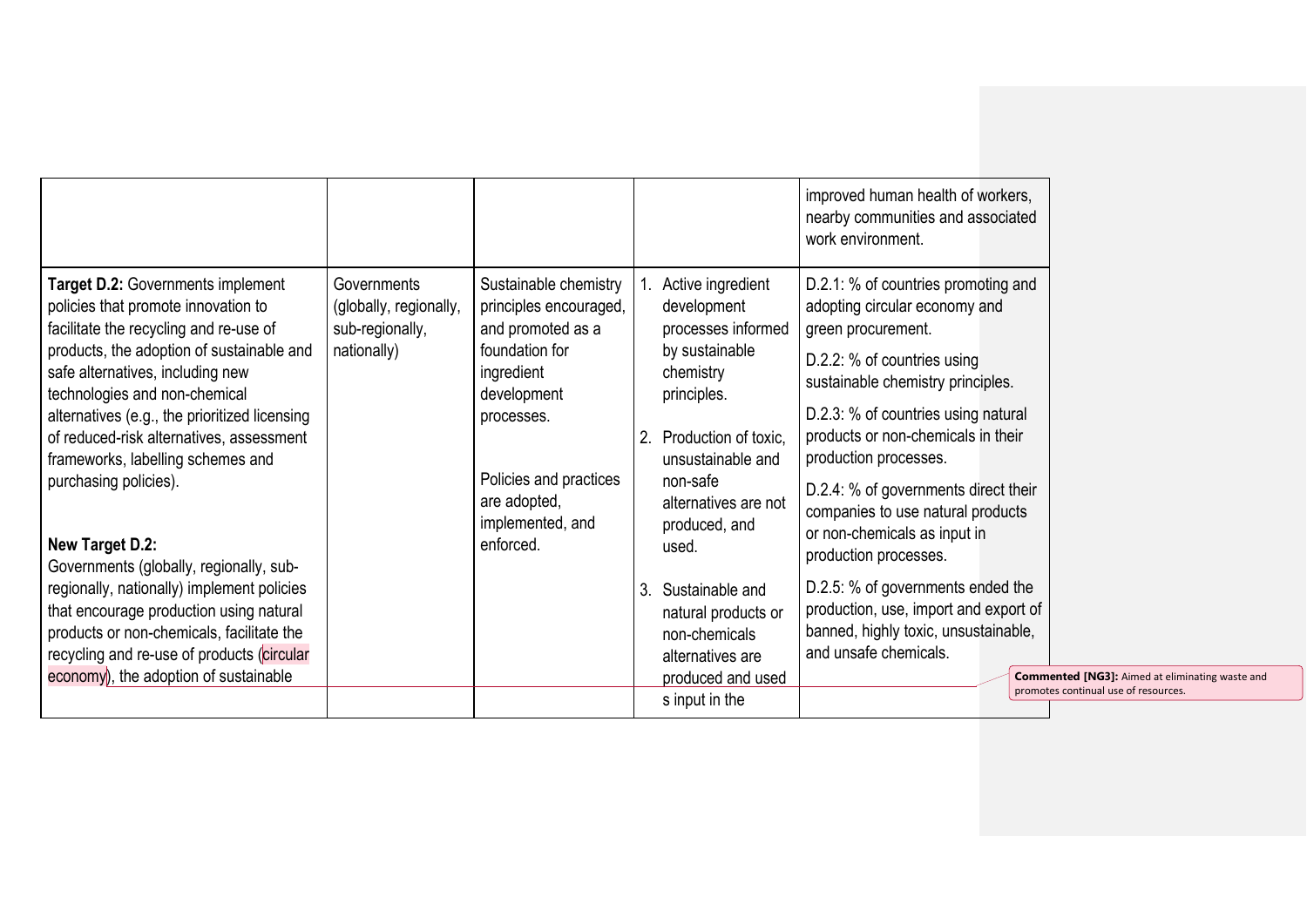| and safe alternatives, including cleaner<br>production technologies. |  |  |                             | production<br>processes.                                                                                       | D.2.6: % of governments with<br>integrated pesticide management<br>regulations.                                              |
|----------------------------------------------------------------------|--|--|-----------------------------|----------------------------------------------------------------------------------------------------------------|------------------------------------------------------------------------------------------------------------------------------|
|                                                                      |  |  |                             | 4. Non-cleaner<br>production<br>technologies are not<br>developed.                                             | D.2.7: % of governments with the<br>infrastructure for licensing,<br>certification and labelling of<br>pesticides            |
|                                                                      |  |  | 5.                          | Cleaner production<br>technologies are                                                                         | D.2.8: % of government research<br>funding allocated to safe alternatives                                                    |
|                                                                      |  |  | developed and<br>installed. | D.2.9: % of governments developed<br>and implement regulations on<br>extended producer responsibility<br>(EPR) |                                                                                                                              |
|                                                                      |  |  |                             |                                                                                                                | D.2.10: % governments report<br>reduced exposure of human beings<br>to highly toxic, unsustainable, and<br>unsafe chemicals. |
|                                                                      |  |  |                             |                                                                                                                | D.2.11: % government report<br>reduced related disease burden;<br>improved human health.                                     |
|                                                                      |  |  |                             |                                                                                                                | D.2.12: % governments report<br>improved environmental health.                                                               |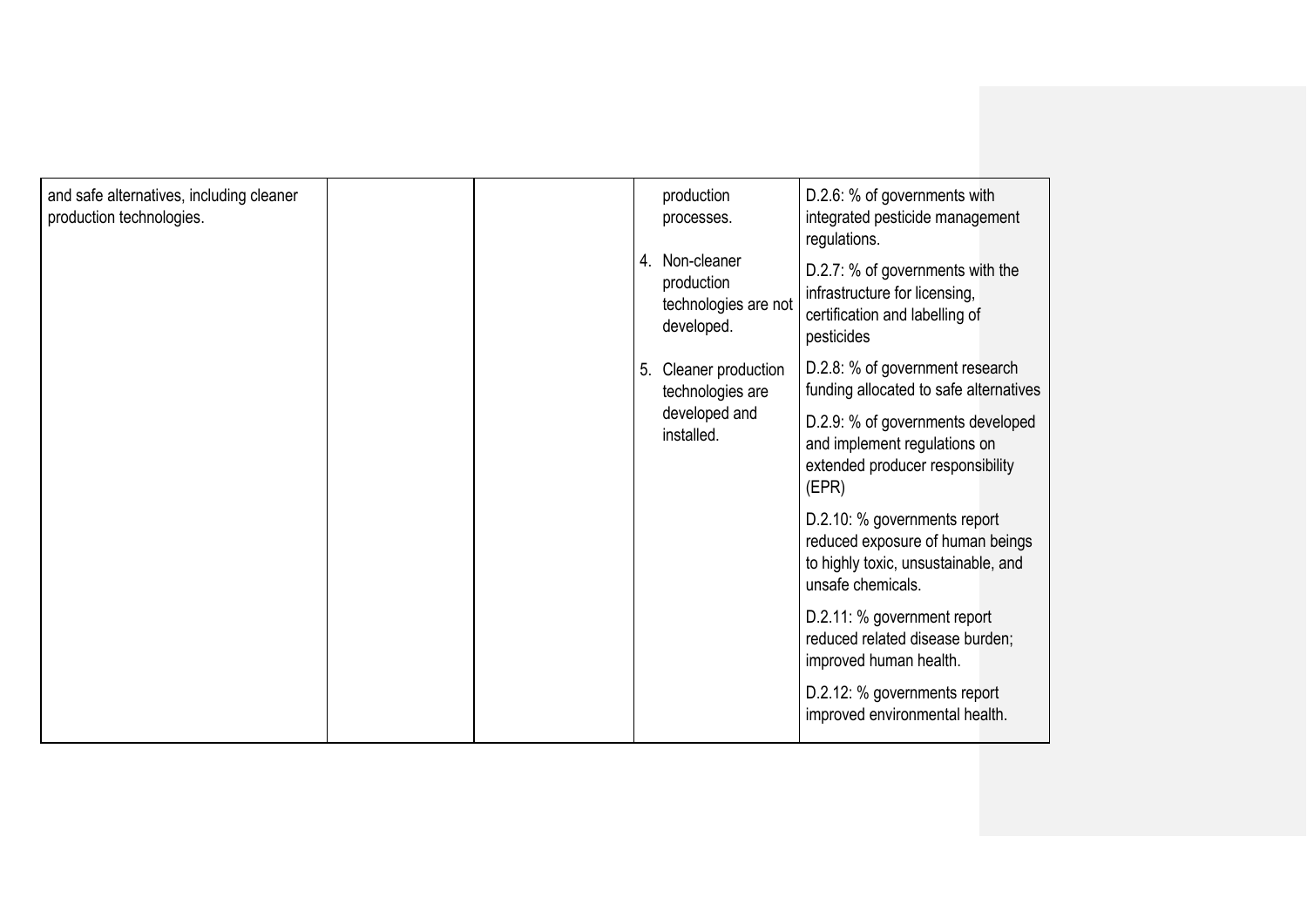|                                                                                                                                                                                                                                     |                                         |                                                                                                              |                                                                                                                                   | D.2.13: % governments report<br>reduced environment and human<br>health management budget, due to<br>improved outcomes.                                                                 |                                                                                                                                                                                                                                                                                                                |
|-------------------------------------------------------------------------------------------------------------------------------------------------------------------------------------------------------------------------------------|-----------------------------------------|--------------------------------------------------------------------------------------------------------------|-----------------------------------------------------------------------------------------------------------------------------------|-----------------------------------------------------------------------------------------------------------------------------------------------------------------------------------------|----------------------------------------------------------------------------------------------------------------------------------------------------------------------------------------------------------------------------------------------------------------------------------------------------------------|
| Target D.3: Companies, including from<br>the investment sector, incorporate<br>strategies and policies to support the<br>sound management of chemicals and<br>waste in their investment approaches and                              | Companies<br>(multinationals;<br>SMMMs) | Strategies and policies<br>to implement the<br>sound management of<br>chemicals and waste<br>incorporated in | Company's investment<br>approaches and<br>business models with<br>tangible and specific<br>sound management of                    | D.3.1: % of companies/ turnover/<br>investments that incorporate<br>and waste throughout the life cy of support.                                                                        | business models/approaches fo commented [NG4]: Support is vague and it cannot be<br>measured against expectation unless you have a baseline<br>sound management of chemical measured against experience and sound be perceived as the different levels                                                         |
| business models and apply<br>internationally-recognized reporting<br>standards where relevant.                                                                                                                                      |                                         | company's investment<br>approaches and<br>business models.                                                   | chemicals and waste<br>fundamentals.<br>Companies report                                                                          | and value chain, including% of<br>companies extended producer<br>responsibility (EPR).                                                                                                  | <b>Commented [NG5]:</b> Life cycle alone without value chain<br>may miss the role players identified in the value chain such<br>as the small medium and micro-enterprises (SMMEs),<br>informal sector, and the end-users where the main problems<br>or challenges are; resulting in fatal incidences at times. |
| New Target D.3:<br>Companies, including from the investment<br>sector, incorporate strategies and policies<br>to implement the sound management of<br>chemicals and waste in their investment<br>approaches and business models and |                                         | Internationally-<br>recognized reporting<br>standards adopted<br>and implemented by<br>companies.            | annually on the<br>implementation of their<br>tangible and specific<br>sound management of<br>chemicals and waste<br>initiatives. | D.3.2: % of investment in capacity<br>building that address sound<br>management of chemicals and<br>waste throughout the life cycle,<br>value chain.                                    | <b>Commented [NG6]:</b> Life cycle alone without value chain<br>may miss the role players identified in the value chain such<br>as the small medium and micro-enterprises (SMMEs),<br>informal sector, and the end-users where the main problems                                                               |
| apply internationally-recognized reporting<br>standards.                                                                                                                                                                            |                                         | International safety,<br>human and<br>environmental health<br>quality (SHEQ)                                 | 2% investment of<br>company annual<br>turnover committed to                                                                       | D.3.3: % of patents issued on n( or challenges are; resulting in fatal incidences at times.<br>sustainable and safe alternatives<br>produced from natural products or<br>non-chemicals. |                                                                                                                                                                                                                                                                                                                |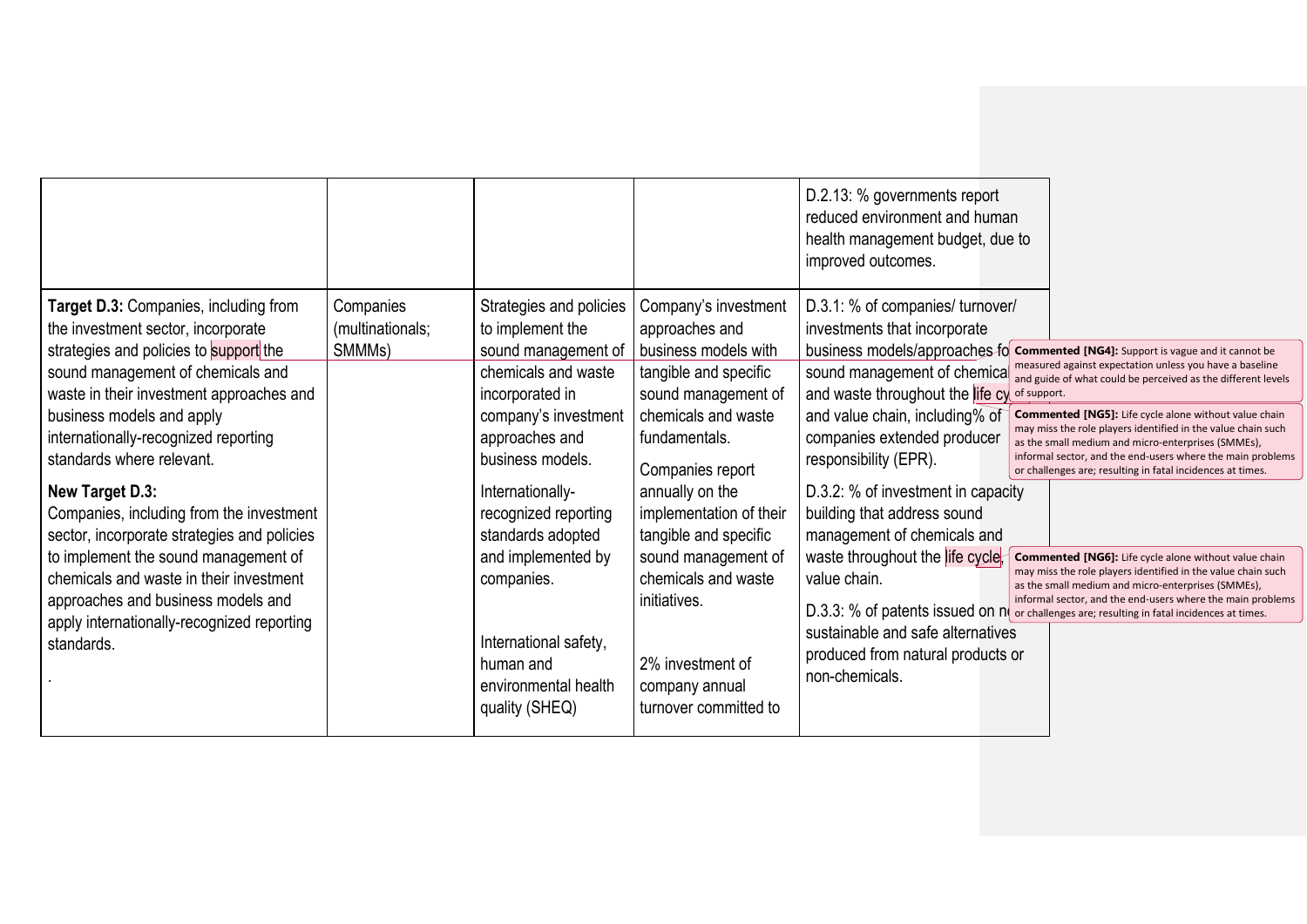|  | standards adopted,<br>implemented and             | tangible sound<br>management of                                                    | D.3.4: % of patents issued on new<br>cleaner production technologies.                                                                                                                                       |
|--|---------------------------------------------------|------------------------------------------------------------------------------------|-------------------------------------------------------------------------------------------------------------------------------------------------------------------------------------------------------------|
|  | chemicals and waste<br>monitored.<br>initiatives. | % of companies certified for<br>EMS/HSE (e.g. ISO).                                |                                                                                                                                                                                                             |
|  |                                                   | Reporting by<br>companies in line with<br>internationally<br>recognized standards. | D.3.5: % Improved company's<br>environment's footprint.                                                                                                                                                     |
|  |                                                   |                                                                                    | D.6.6: % Improved company's social<br>responsibility (human health and<br>communities).                                                                                                                     |
|  |                                                   | Independently audited<br>international SHEQ                                        | D.6.7:% Improved company's<br>product stewardship throughout the<br>life cycle, and the value chain.                                                                                                        |
|  |                                                   | reports by companies.                                                              | D.6.8: % company's Strategy,<br>annual workplan for the<br>implementation of tangible sound<br>management of chemicals and<br>waste capacity building initiatives<br>developed, monitored and<br>evaluated. |
|  |                                                   |                                                                                    | D.6.9: % company's reports<br>developed in line with internationally<br>recognized standards.                                                                                                               |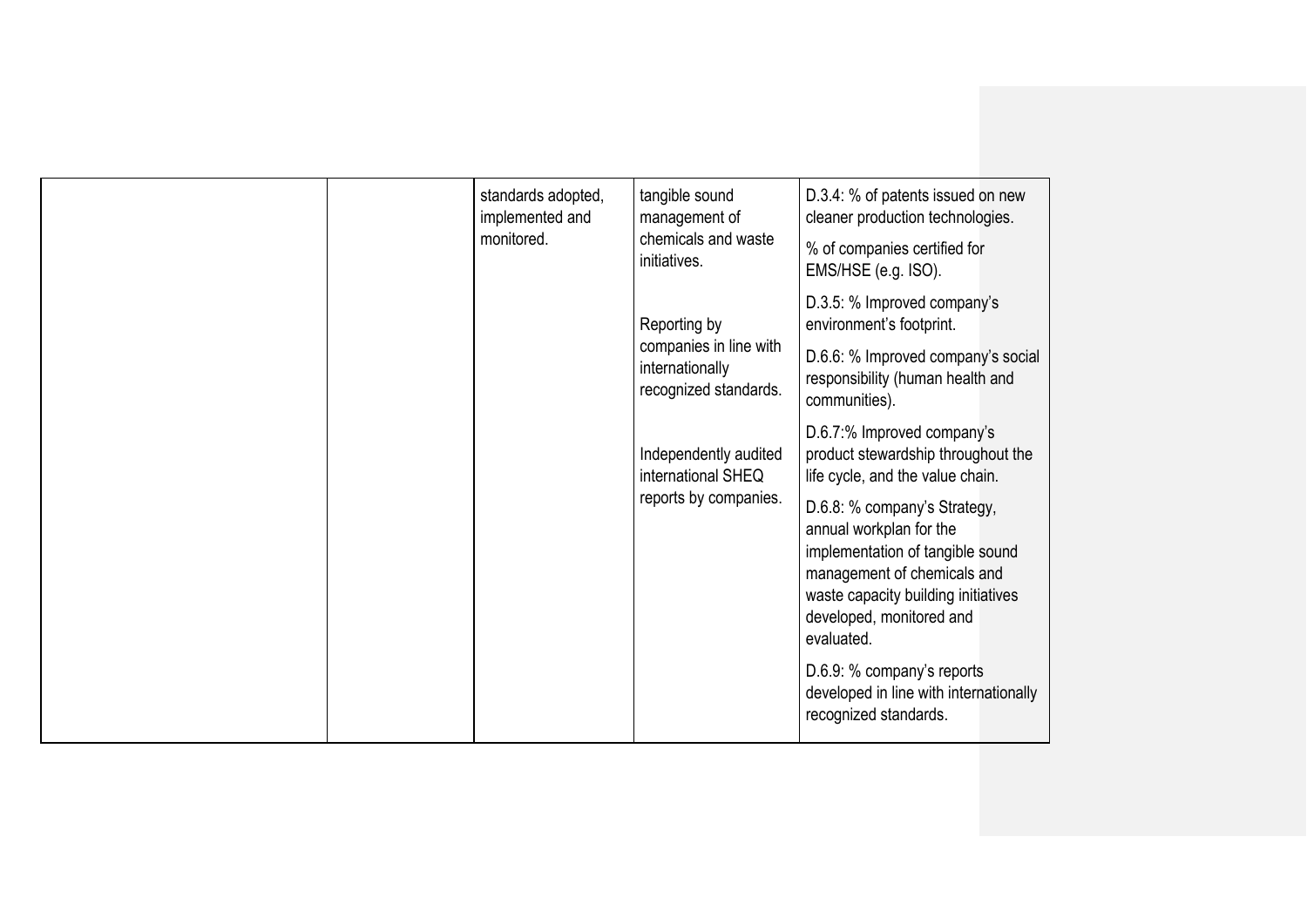|                                                                                                                                                                                                                                                                                                                                                                                                                                                                                                                                                                          |                                                                                                                                                         |                                                                                                                                                                                                                                                                                                                              |                                                                                                                                                                                                                                                                | D.6.10: % Companies submit<br>independently audited international<br>SHEQ reports.                                                                                                                                                                                                                                                                                                                                                                                                                                                                                  |
|--------------------------------------------------------------------------------------------------------------------------------------------------------------------------------------------------------------------------------------------------------------------------------------------------------------------------------------------------------------------------------------------------------------------------------------------------------------------------------------------------------------------------------------------------------------------------|---------------------------------------------------------------------------------------------------------------------------------------------------------|------------------------------------------------------------------------------------------------------------------------------------------------------------------------------------------------------------------------------------------------------------------------------------------------------------------------------|----------------------------------------------------------------------------------------------------------------------------------------------------------------------------------------------------------------------------------------------------------------|---------------------------------------------------------------------------------------------------------------------------------------------------------------------------------------------------------------------------------------------------------------------------------------------------------------------------------------------------------------------------------------------------------------------------------------------------------------------------------------------------------------------------------------------------------------------|
| Target D.4: Companies apply sustainable<br>production principles and lifecycle<br>management in the design of chemicals,<br>materials and products, taking reduced-<br>risk, design-for-recycling and non-<br>chemical solutions and processes into<br>account.<br><b>New Target D.4:</b><br>Companies apply sustainable production<br>principles and lifecycle management in<br>the development of chemicals, materials<br>and products, taking reduced-risk, design-<br>for-recycling, natural products, and non-<br>chemical solutions and processes into<br>account. | 1. Industry<br>Associations.<br>2. Chemical<br>Industries or<br>multinational<br>companies or<br>companies that do<br>not belong to any<br>association. | Sustainable chemistry<br>principles inform<br>active ingredient<br>development<br>processes.<br>Companies declare<br>chemicals in their<br>products throughout<br>their lifecycle.<br>Circular economy<br>principles inform<br>chemicals and product<br>development, and<br>design.<br>Natural products, and<br>non-chemical | 1. Chemicals, and<br>product<br>development<br>informed by<br>sustainable<br>chemistry<br>principles.<br>2. Declaration of<br>chemicals in<br>products throughout<br>their lifecycle by<br>companies.<br>3. Increased chemical,<br>and product<br>recyclables. | D.4.1: % Companies declare the<br>banned hazardous chemicals<br>produced, imported, and exported on<br>a yearly basis.<br>D.4.2: %Companies report on the<br>percent reduction of PRT in the total<br>components of their chemicals,<br>materials and products.<br>D.4.3: % Companies report on the %<br>of recyclability of the total<br>components of their chemicals,<br>materials and products.<br>D.4.4: % Increased job creation,<br>and country GDP contribution from<br>the chemicals and product<br>production sector due to increased<br>recycling rates. |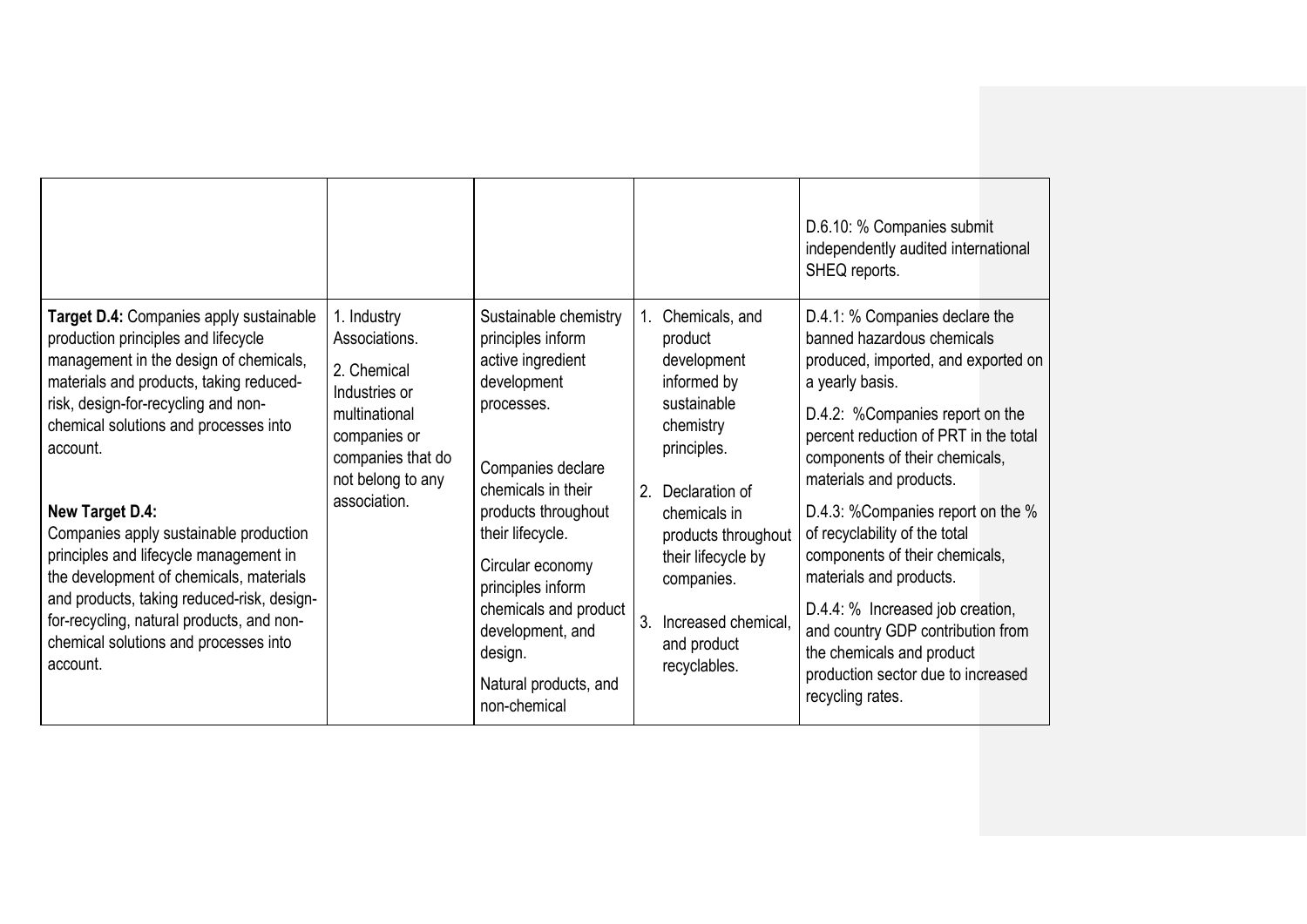|                                                                                                                                                          |                              | solutions and<br>processes<br>encouraged, and<br>preferred in chemical<br>production and<br>product design. | 4. Pro-circular<br>economy<br>development and<br>design of products.<br>5. Informed<br>consumers about<br>the chemicals in<br>products throughout<br>their lifecycle<br>6. Encouragement and<br>preference of<br>natural products,<br>and non-chemical<br>solutions and<br>processes in<br>chemical production<br>and product design. | D.4.5: Companies report on the % of<br>non-chemical solutions, emissions<br>from energy consumption and<br>reduction in occupational chemical<br>exposures.<br>D.4.6: % Safer product choice by<br>consumers.<br>D.4.7: % decrease in associated<br>hazardous waste produced.<br>D.4.8: % Improved company's<br>environment's footprint.<br>D.4.9: % Improved company's social<br>responsibility (human health and<br>communities). |                                                                                                                                             |
|----------------------------------------------------------------------------------------------------------------------------------------------------------|------------------------------|-------------------------------------------------------------------------------------------------------------|---------------------------------------------------------------------------------------------------------------------------------------------------------------------------------------------------------------------------------------------------------------------------------------------------------------------------------------|-------------------------------------------------------------------------------------------------------------------------------------------------------------------------------------------------------------------------------------------------------------------------------------------------------------------------------------------------------------------------------------------------------------------------------------|---------------------------------------------------------------------------------------------------------------------------------------------|
| Target D.5: Industry associations promote<br>change towards sustainability and the<br>safe management of waste and of<br>chemicals and consumer products | 1. Industry<br>Associations. | Industry associations,<br>and companies,<br>develop, adapt and<br>adopt, provide                            | Industry associations,<br>companies have in<br>place and implement<br>international training                                                                                                                                                                                                                                          | D. 5.1: % of member associations or<br>companies that implement<br>sustainable chemistry.                                                                                                                                                                                                                                                                                                                                           | <b>Commented [NG7]:</b> SMMEs especially in developing<br>countries mostly do not afford he fees charged for belonging<br>to an association |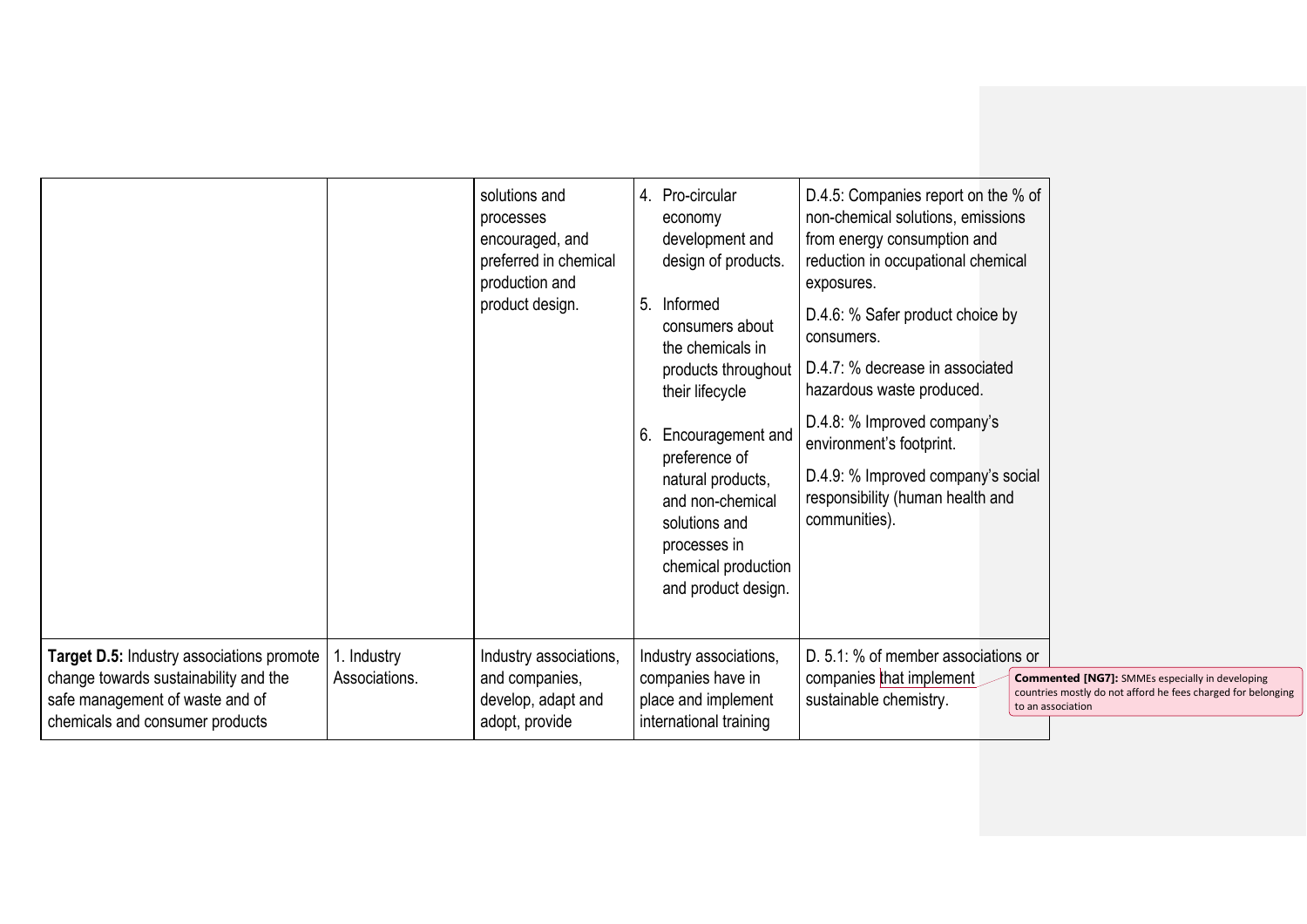| throughout their life cycles, including in<br>sharing information and building the<br>capacity of small and medium-sized<br>enterprises to reduce risks.<br>NEW Target D.5:<br>Industry associations encourage change<br>towards sustainability and the safe<br>management of chemicals and waste and<br>consumer products throughout their life<br>cycles, and their value chain, including in<br>sharing information and building the<br>capacity of small, medium, and micro-<br>sized enterprises to reduce risks. | 2. Chemical<br>Industries or<br>multinational<br>companies or<br>companies that do<br>not belonging to any<br>association. | international training<br>and development<br>programmes on<br>sustainability and the<br>safe management of<br>chemicals and waste<br>and consumer<br>products throughout<br>their life cycles, and<br>their value chain for<br>sharing of information<br>and building the<br>capacity of workers,<br>SMMEs, and end-<br>users or consumers. | and development<br>programmes on<br>sustainability and the<br>safe management of<br>chemicals and waste<br>and consumer products<br>throughout their life<br>cycles, and their value<br>chain for sharing of<br>information and<br>building the capacity of<br>workers, SMMEs, and<br>end-users or<br>consumers. | $D.5.2$ : $%$ annual turnover<br><b>Commented [NG8]: Accommodates currency differences;</b><br>to ensure no company appears to be investing more than the<br>(investment) in capacity building<br>other due to stronger currency. % is the same irrespective of<br>currency differences.<br>D.5.3: % of member companies<br>providing capacity building<br>workshops<br>D.5.4: % of SMEs implementing<br>sound management of chemicals<br>and waste policies, strategies<br>D.5.5: % technical publications/<br>detailed resources issued to<br>members<br>D.5.6: Positive change in stochastic<br>risk (disease burden, excess<br>mortality etc.) |
|------------------------------------------------------------------------------------------------------------------------------------------------------------------------------------------------------------------------------------------------------------------------------------------------------------------------------------------------------------------------------------------------------------------------------------------------------------------------------------------------------------------------|----------------------------------------------------------------------------------------------------------------------------|---------------------------------------------------------------------------------------------------------------------------------------------------------------------------------------------------------------------------------------------------------------------------------------------------------------------------------------------|------------------------------------------------------------------------------------------------------------------------------------------------------------------------------------------------------------------------------------------------------------------------------------------------------------------|----------------------------------------------------------------------------------------------------------------------------------------------------------------------------------------------------------------------------------------------------------------------------------------------------------------------------------------------------------------------------------------------------------------------------------------------------------------------------------------------------------------------------------------------------------------------------------------------------------------------------------------------------|
|                                                                                                                                                                                                                                                                                                                                                                                                                                                                                                                        |                                                                                                                            | Industry associations,<br>companies provide<br>accessible, visible,<br>understandable, and<br>specific stakeholder<br>group targeted<br>relevant information<br>and capacity-building                                                                                                                                                       | Relevant information<br>and capacity-building<br>initiatives and<br>programmes on<br>sustainability and the<br>safe management of<br>chemicals and waste                                                                                                                                                         | D.5.7: Ratio between indicator<br>association member: new member<br>(in these statistical measures)<br><b>Commented [NG9]:</b> SMMEs especially in developing<br>countries mostly do not afford he fees charged for belonging<br>D.5.8: % declaration of hazardo to an association.<br>substances in consumer products.<br>D.5.9: % Improved company's<br>environment's footprint.                                                                                                                                                                                                                                                                 |